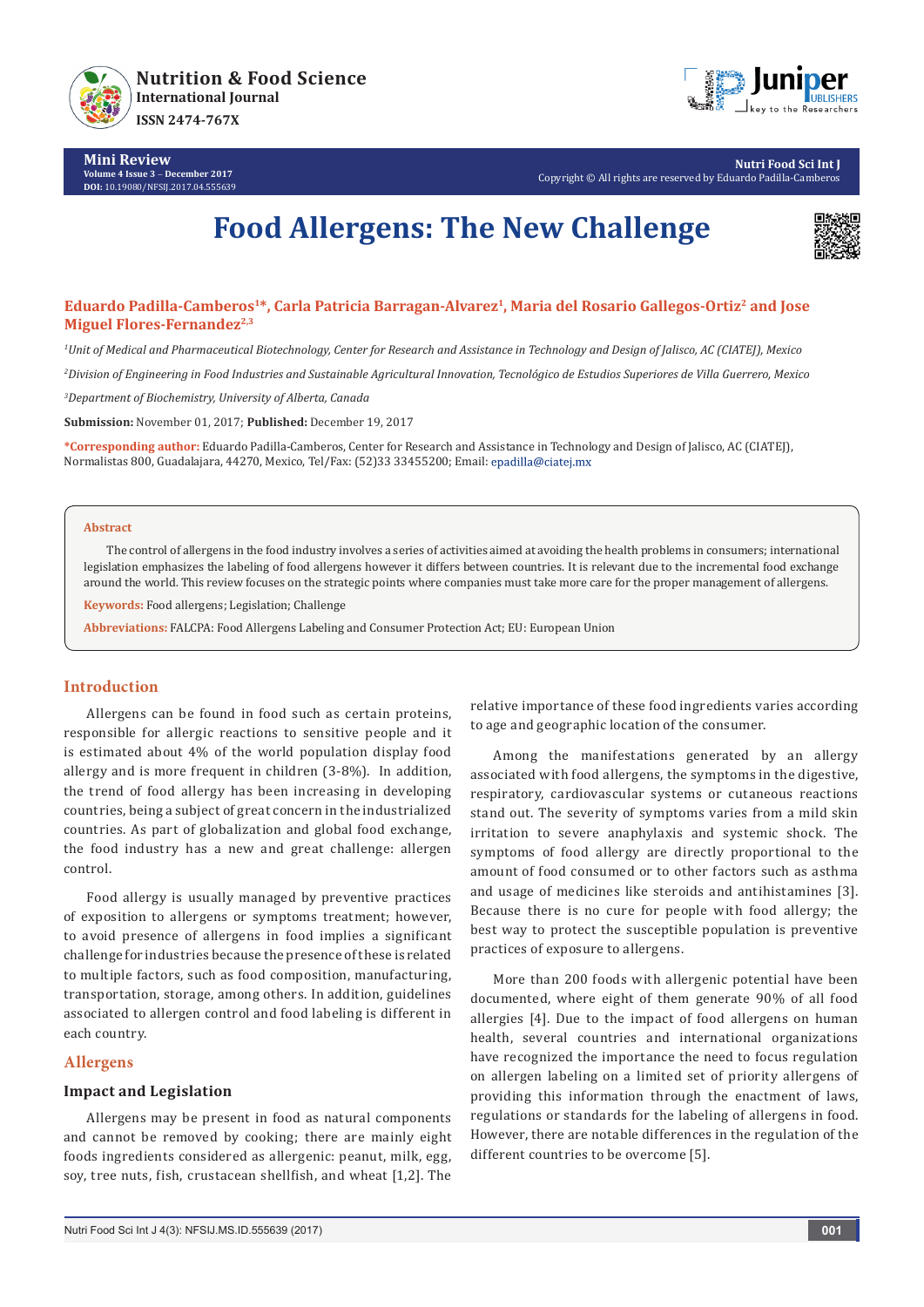Several countries have been based their regulatory framework on international standards such as the Codex Alimentarius, Directive 2003/89/EC of the European Union (EU) and the Food Allergen Labeling and Consumer Protection Act (FALCPA). This list of standards foods or food groups are considered as "priority" allergens and demand the identification of these allergens in a simple language on food labels that contain them as ingredients [6].

Some products as celery, sesame and lupine are considered as allergens in the European Union, besides the eight-food established by the Codex Alimentarius. Canada also includes sesame and lupine, while Japan includes only allergens of local prevalence [7].

The categorization of food allergens represents a problem to establish a standardized label, because tree nuts in the EU are considered seeds, while in the United States and Canada, those are tree nuts. Another example occurs with the group of mollusks because some places classify them as fishes while in others it is not clear.

In most countries, legislation on allergen labeling applies only to pre-packaged foods. The European Union legislation from 2014 also began to require it for unpacked food sold in bakeries and food establishments. [8].

Currently, one of the biggest challenges for the dependencies in charge of labeling regulation of food allergens is to guarantee the allergens are being declared with appropriate terminology that can be easily understood by the consumer [9].

# **Management and Control of Food Allergens in Industry**

Allergen labeling includes both the declaration of allergenic ingredients and precautionary statement of the possible in advert presence of allergens due to cross-contamination during food production known as "may contain", although these precautionary allergen labeling are generally not based on an risk analysis and some countries have banned their use [10].

Of even greater concern for sensitive consumers is that a food allergen might be hidden in a processed food. This can occur when an ingredient derived from an allergenic food is labeled using a scientific term as casein instead of milk or oval bum in instead of egg or by using a broad and uninformative term such as textured vegetable protein instead of soy [1].

Food processing can be an allergen source by crosscontamination. This happens when the equipment is shared to process both allergen food and allergen-free products; as well as reprocessing is another common source. In addition, changes in the formulation or bad manufacturing practices by the staff are also allergen sources. On the other hand, sharing storage areas and transportation of both products increase the risk [10,11].

Due to the different potential routes for the inclusion of allergens in food, companies must take preventive actions in all stages of the process to avoid contamination with allergens or properly label foods. As a principal control measure, the manufacturer must review adequately the raw materials and verify their composition with the suppliers because some ingredients may contain allergens. On the other hand, this review should include the packaging material, a possible source of allergens as well, such as wheat starch due to its use to prevent sticking on the paperboard. Therefore, it is necessary that suppliers provide a certificate of their materials to support they are free-allergens [12].

Another control measure is to prevent cross-contamination with allergens by taking different actions such as verification of proper cleaning in production process involving allergens, setting different colors for differentiating utensils such as containers, ladles, sampling material, among other whishes that could be in contact with allergens; wearing impermeable clothing to reduce the possibility of allergens being transferred by adherence to clothing, using exclusive production lines for foods with allergens, placing barriers that prevent allergen transfer, and controlling flow of air in facilities [13].

The non-compliant product to be reprocessed must be controlled with adequate documentation for traceability purposes. The most acceptable way to use reprocessing material, especially in materials containing allergens, is to separate them from free-allergens products and just mix "the same with the same".

Personnel training on allergens and prevention of crosscontamination are an important control measure to prevent the entry of food allergens; personnel should know how to segregate allergen-containing materials during the stages of receipt of raw materials, storage, processing and even transportation.

Special care should consider with personnel who occasionally have access to production areas such as contractors, visitors, and temporary employees [14].

## **Food Allergens Detection**

The detection of allergens can be a really difficult task because many times the diverse thermal treatments to which the food are put through can cause the decrease and even increase the allergenic properties of some proteins in foodstuff [15].

The different sources of allergen inclusion in foods make it necessary to have an adequate program to verify the absence of allergens in finished products. Companies usually hire an external provider for the analysis and sometimes this is realized for the manufacturing enterprises that produce the food. Although there are several methods for detecting allergens such as PCR, ELISA or Western Blot there are other methods